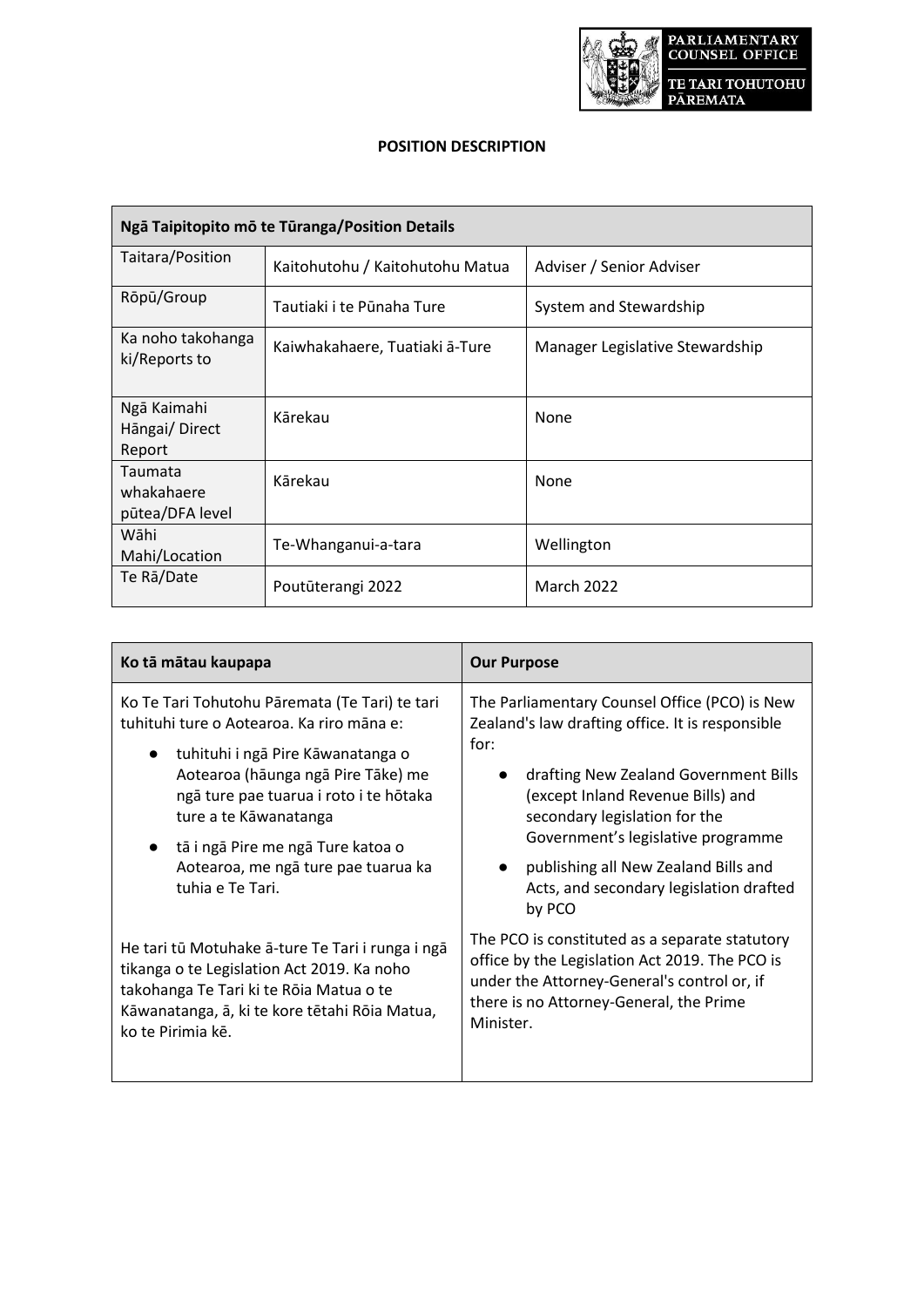

| He aha ā mātau mahi                                                                                                                                                           | What we do                                                                                                                  |
|-------------------------------------------------------------------------------------------------------------------------------------------------------------------------------|-----------------------------------------------------------------------------------------------------------------------------|
| Ka mahi mātau me ētahi atu ki te tuhituhi ture<br>e rite ana mō ana kaupapa, e aro ana ki ngā<br>tikanga whakahaere kāwanatanga, ā, e wātea<br>ana ki ngā kaiwhakamahi katoa. | We work with others to make legislation that is<br>fit for purpose, constitutionally sound, and<br>accessible to all users. |



| Ko Tō Mātau Hanga                                                                                                                                           | <b>Our Structure</b>                                                                                                          |
|-------------------------------------------------------------------------------------------------------------------------------------------------------------|-------------------------------------------------------------------------------------------------------------------------------|
| E whā ngā rōpū pakihi o Te Tari: ko te Tautiaki i<br>te Pūnaha Ture; ko te Tuhituhi Ture; ko te<br>Rautaki Whai Wāhi, Matihiko hoki me Ngā<br>Ratonga Tari. | The PCO has four business groups: System and<br>Stewardship, Drafting, Access and Digital<br>Strategy, and Business Services. |
| <b>Position Purpose</b>                                                                                                                                     |                                                                                                                               |

The statutory objective of the PCO is to promote high-quality legislation that is easy to find, use, and understand and, to that end, to exercise stewardship of New Zealand's legislation as a whole. The Legislative Stewardship Team is responsible for leading the development and implementation of PCO's stewardship strategy, and other stewardship projects and initiatives for PCO. These projects and initiatives adjust as determined by the strategy and include:

- The provision of strategic advice on design, drafting and access to legislation
- Providing strategic advice to the Legislation Design and Advisory Committee
- Developing and delivering guidance and training within PCO and to our key stakeholders
- The triennial Revision programme
- The standardisation programme

The Adviser / Senior Adviser will use their technical knowledge of legislation and regulatory systems, government experience, and interpersonal skills, to assist with the development of the strategy and provide advice and assistance in relation to the team's wider work programme.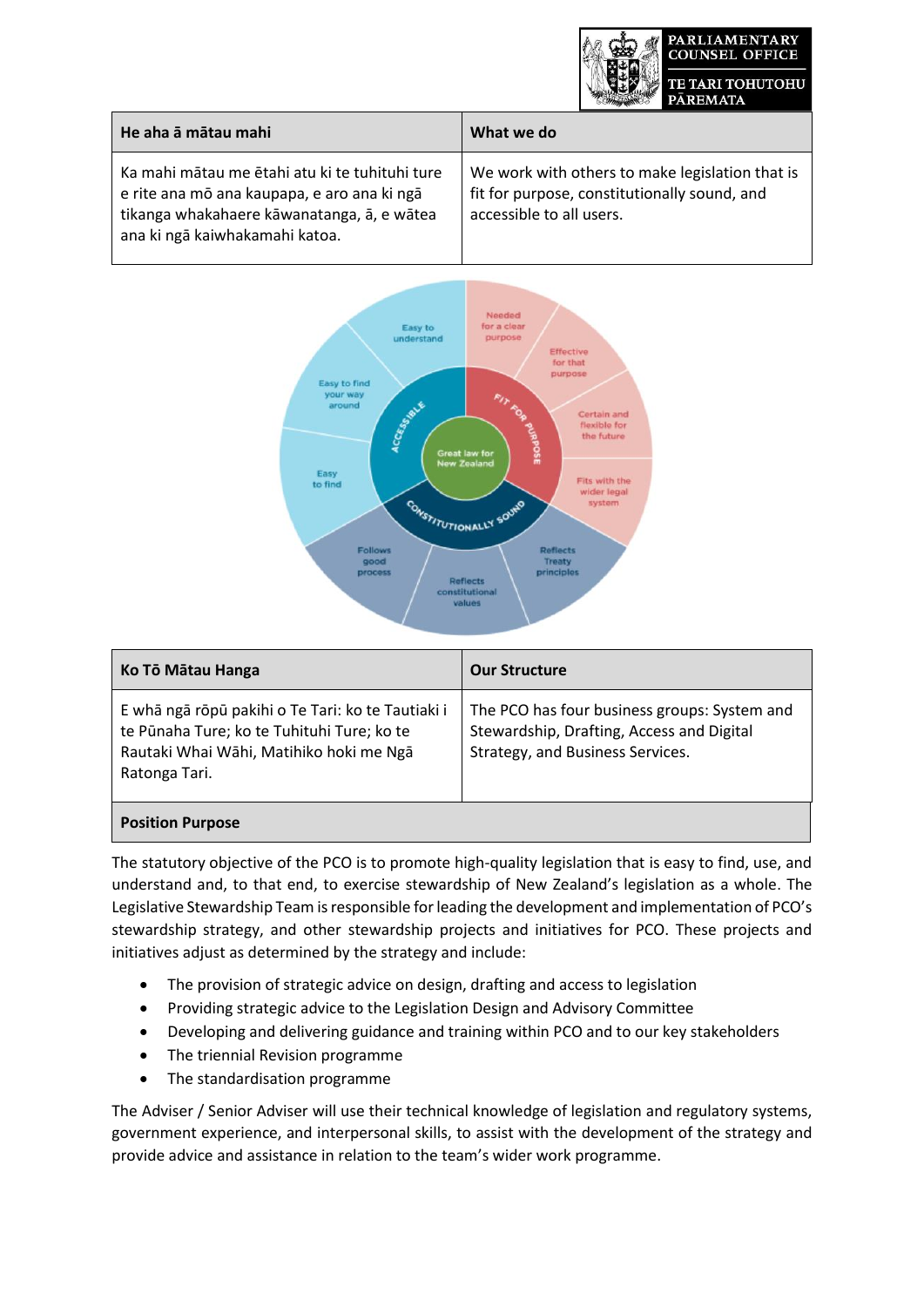

## **Key Relationships**

Internal key relationships are:

- Chief Parliamentary Counsel and members of the Executive Leadership Team
- Manager, Legislative Stewardship
- Manager, Partnerships and Education
- Members of the System and Stewardship Group
- Members of the Access and Digital Strategy Group
- Parliamentary Counsel
- Other Managers and Staff of PCO

External key relationships are:

- Public Service Agencies
- Key PCO partners (e.g. LDAC, Crown Law Office, Office of the Clerk and Parliamentary Service)
- Attorney-General and the Office of the Attorney-General
- Government Legal Network

#### **Key Accountabilities and Deliverables**

Responsibilities of this position are expected to change over time as the Parliamentary Counsel Office responds to changing needs. The incumbent will need the flexibility to adapt and develop as the environment evolves.

| <b>Accountability or</b>                                                                                                               | <b>Indicators of Success</b>                                                                                                                                                                                                                                                                                                                                                                                                                                                                                                                                                                                                                                                                                                                                                                     |
|----------------------------------------------------------------------------------------------------------------------------------------|--------------------------------------------------------------------------------------------------------------------------------------------------------------------------------------------------------------------------------------------------------------------------------------------------------------------------------------------------------------------------------------------------------------------------------------------------------------------------------------------------------------------------------------------------------------------------------------------------------------------------------------------------------------------------------------------------------------------------------------------------------------------------------------------------|
| deliverable                                                                                                                            |                                                                                                                                                                                                                                                                                                                                                                                                                                                                                                                                                                                                                                                                                                                                                                                                  |
| <b>Advice</b><br>Effectively contributes<br>to the delivery and<br>implementation of<br>advice and related tasks                       | Adviser<br>Advice draws on expertise of others, as well as their own experience with<br>and understanding of PCO's key stakeholders and the wider legislation<br>system.<br>Builds capability through a variety of experiences.<br>٠<br>Understands the foundations of their professional craft and applies<br>٠<br>appropriate techniques and approaches to their work.<br>Senior Adviser<br>Applies well-developed professional knowledge and skills to their work.<br>$\bullet$<br>Capable of working with minimal supervision but seeks guidance on<br>٠<br>complex issues, and tests possible solutions to problems.<br>Knows and uses a range of techniques, models and frameworks relevant<br>$\bullet$<br>to their work, and uses the most appropriate approach in a given<br>situation. |
| <b>Delivery</b><br>Delivers and works with<br>others to produce<br>products that are fit-for-<br>purpose, timely, and<br>high quality. | Adviser<br>Assists with assessing, developing and implementing appropriate systems<br>and processes that contribute to stewardship in the longer term.<br>Works flexibly to develop advice including briefings, reports and<br>$\bullet$<br>consultation documents in written and visual format.<br>Effectively plans and manages their own work and identifies issues early.<br>$\bullet$<br>Scopes work and makes connections to related areas to deliver the result<br>$\bullet$<br>the PCO needs.                                                                                                                                                                                                                                                                                            |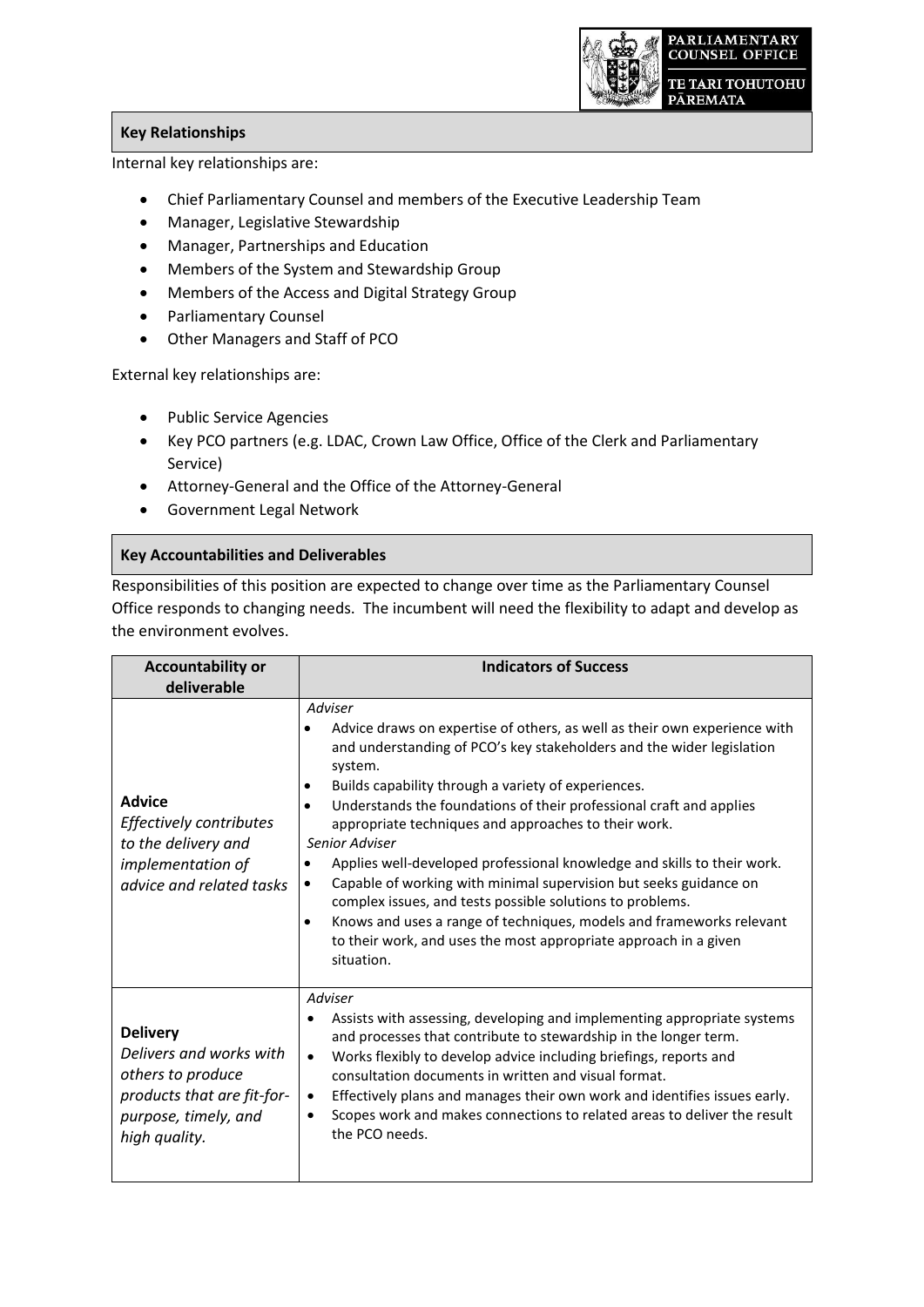

| <b>Accountability or</b><br>deliverable                                                                                                                              | <b>Indicators of Success</b>                                                                                                                                                                                                                                                                                                                                                                                                                                                                                                                                                                                                                                                                                                                                                |
|----------------------------------------------------------------------------------------------------------------------------------------------------------------------|-----------------------------------------------------------------------------------------------------------------------------------------------------------------------------------------------------------------------------------------------------------------------------------------------------------------------------------------------------------------------------------------------------------------------------------------------------------------------------------------------------------------------------------------------------------------------------------------------------------------------------------------------------------------------------------------------------------------------------------------------------------------------------|
|                                                                                                                                                                      | Senior Adviser<br>Works on and often has a leadership role in complex, ambiguous and<br>$\bullet$<br>sensitive work.                                                                                                                                                                                                                                                                                                                                                                                                                                                                                                                                                                                                                                                        |
| <b>System</b><br>Brings a systems-<br>thinking approach to<br>the work of the team<br>and PCO                                                                        | Understands PCO's priorities and objectives, and contributes to<br>$\bullet$<br>accomplishing them.<br>Actively participates, shares their ideas, knowledge and experience, and<br>٠<br>contributes to diverse thinking.<br>Senior Adviser<br>Fosters a culture of learning and helps to challenge thinking.<br>$\bullet$                                                                                                                                                                                                                                                                                                                                                                                                                                                   |
| <b>Revitalisation and</b><br>commitment to te reo<br>Māori and tikanga<br>Māori<br>A champion for Māori<br>language, culture and<br>customs                          | Committed to the revitalisation of te reo Māori as an everyday language of<br>$\bullet$<br>PCO.<br>Tikanga and kawa Māori is valued and opportunities to grow in<br>٠<br>understanding and practice is embraced.                                                                                                                                                                                                                                                                                                                                                                                                                                                                                                                                                            |
| <b>Committed to Te Tiriti o</b><br>Waitangi Constant<br>improvement in the<br>Crown to honour Te<br>Tiriti o Waitangi                                                | Deep understanding of Te Tiriti o Waitangi and is committed to positive<br>$\bullet$<br>outcomes in Māori development and advancement.<br>Demonstrates the commitment to the bicultural relationship between<br>$\bullet$<br>Tangata Whenua and Tangata Tiriti.                                                                                                                                                                                                                                                                                                                                                                                                                                                                                                             |
| <b>Engagement</b><br>Establishes effective<br>networks with key<br>stakeholders to support<br>agencies to implement<br>or contribute to system-<br>wide initiatives. | Adviser<br>Effectively contributes to cross-PCO and cross-agency programmes and<br>$\bullet$<br>projects.<br>When developing guidance and resources, considers how to get the best<br>$\bullet$<br>possible results.<br>Proactively grows their networks across and outside PCO.<br>٠<br>Develop, build and share knowledge, and collaborate with others.<br>$\bullet$<br>With appropriate support, they represent PCO and are able to act as<br>$\bullet$<br>trusted advisers.<br>Senior Adviser<br>Connected outside the team and the PCO - they are visible, valued and<br>operate across a range of networks.<br>Develop, build and share knowledge, collaborate with others, and<br>influence the agenda.<br>They represent PCO and are trusted advisers.<br>$\bullet$ |
| Self and team<br>Contributes to an<br>effective team culture                                                                                                         | Adviser<br>Honest, courageous, curious, self-aware, agile and resilient.<br>٠<br>Good team players, they get involved, and support others.<br>٠<br>Proactively plan their development building their core professional skills,<br>setting themselves up for success now and in the future.<br>Senior Adviser<br>Focus on developing and cementing their professional skills so that they<br>٠<br>have a deep tool kit.<br>Build capability within their team by proactively supporting less<br>٠<br>experienced staff on core skills, stakeholder engagement, planning, and<br>navigating through complex issues. Model these behaviours within the<br>team.                                                                                                                |